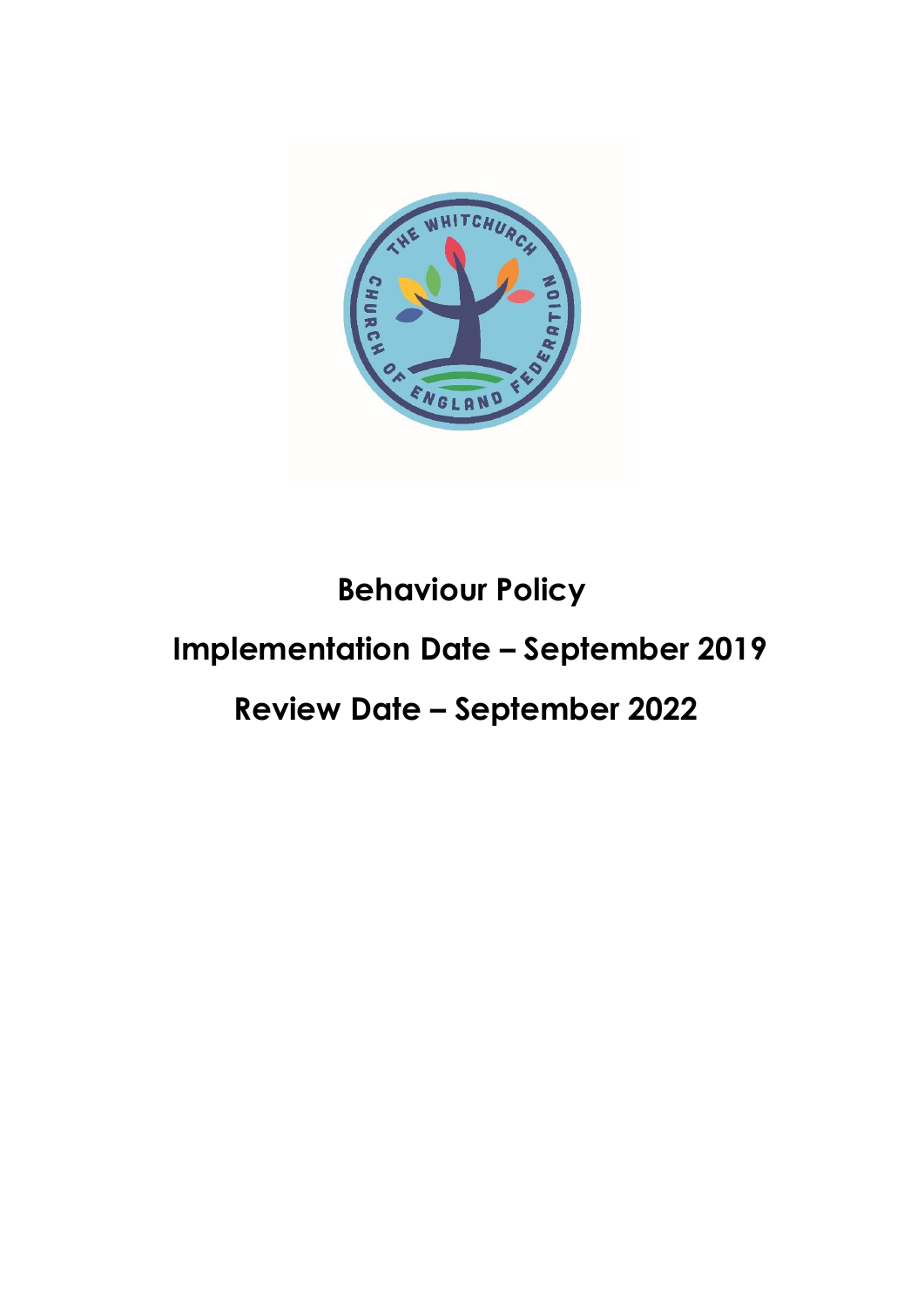## **Introduction:**

At 'The Whitchurch Church of England Federation, we believe that pupils need to have clear boundaries and structure in order for them to feel safe and achieve.

Pupils should always be given the opportunity to feel success. Pupils should also always have the opportunity to understand and correct any inappropriate behaviour. Parents and carers should be given the opportunity to know when rewards and sanctions are given.

Our Federation is a caring community, whose values are built on mutual trust and respect. The Federation behaviour policy is therefore designed to support the way in which the members of both Academies can live and work together in a supportive way. We believe that good behaviour and discipline are the key facilitators of effective teaching and learning. For success and achievement, all pupils and staff should be aware of the core Christian values within the Academies and surrounding community.

The core Christian values below form the basis of our Federation's behaviour policy. All of our behaviour systems, both rewards and sanctions, stem from these core principles.



We also have a set of 'Golden Rules' which support pupils to manage their behaviour.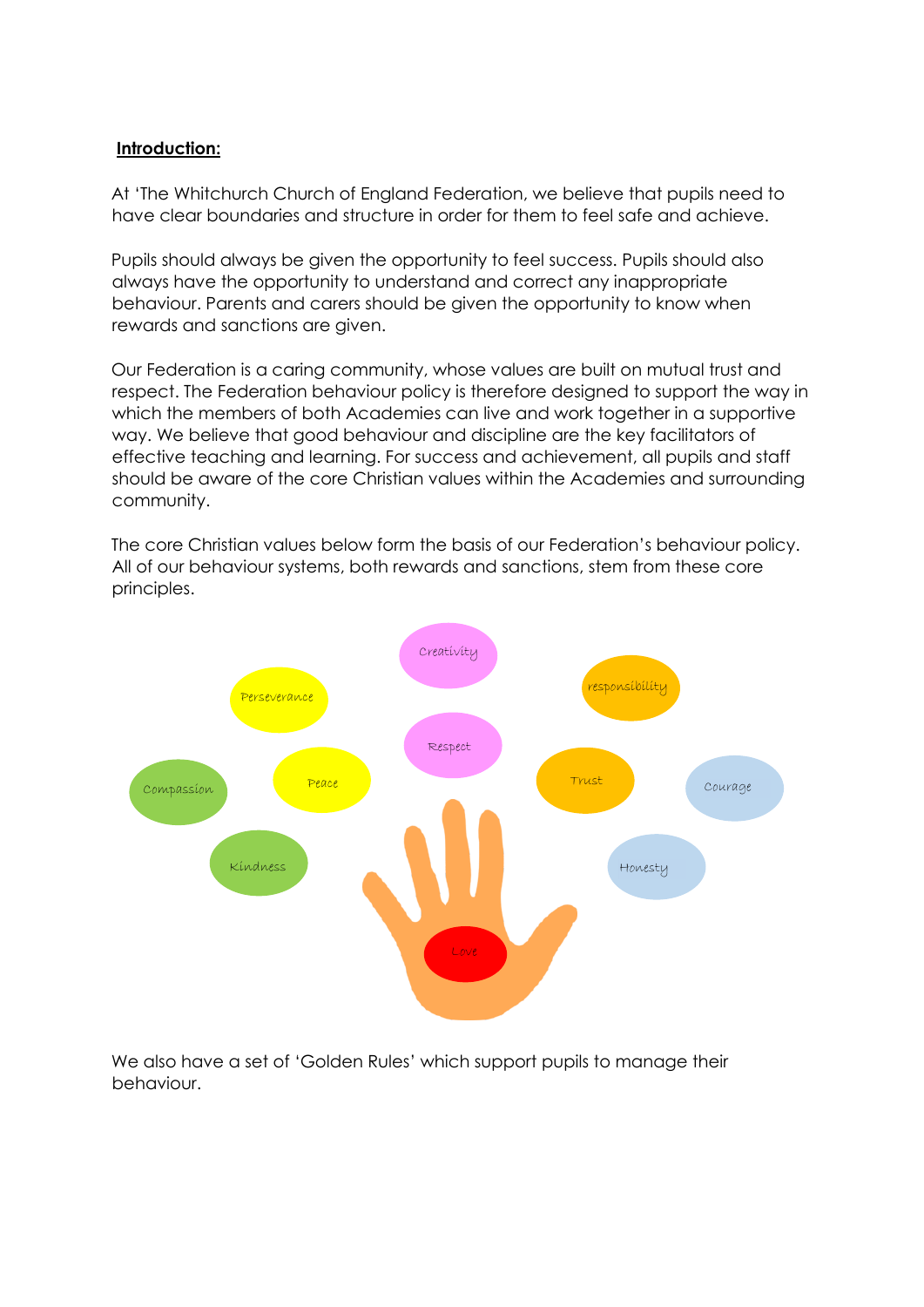# **Aims and Objectives:**

- To promote pupil's well-being, moral, social and emotional development.
- To promote high standards of behaviour and discipline through emphasising praise and rewards which recognise good behaviour and achievements
- To ensure consistent use of behaviour management strategies
- To respect each other and ourselves
- To teach pupils that actions and choices have consequences both positive and negative
- To ensure the safety and well-being of every member of the Federation community
- To ensure that all members of the Federation community are valued

## **We will seek to achieve these aims by:**

- Adopting a positive Federation ethos which values individuals and reflects the Infant Christian values of love, kindness, honesty, peace, respect and trust together with the Junior Christian values of love, courage, compassion, creativity, responsibility and perseverance.
- Teaching through the curriculum Christian values, attitudes, knowledge and skills to promote responsible behaviour, self-discipline and respect for self, others and the world around us
- Ensuring a consistent approach by all members of the Federation team, who will act as positive role models at all times.
- Having high expectations of behaviour which are taught and modelled.
- Establishing a clear framework of expected behaviour which are reasonable and sensitive to pupil's needs using praise and rewards for good behaviour
- Involving parents in promotion of appropriate behaviour
- Recognising that on occasions some pupils may experience social, emotional or behavioural difficulties which may be a barrier to their learning

# **We have adopted the following "Golden" Rules:**

Behavioural boundaries are clearly defined using a set of the six Golden Rules a copy of which is visible in every classroom. All rewards and sanctions are based on these Golden Rules, which are applied at all times of the school day, and should be referred to when speaking to pupils. It is important that the Golden Rules are **always** clearly stated when issuing rewards or sanctions.

We listen …We don't interrupt…

We are honest...We don't cover up the truth...

We are gentle…We don't hurt others…

We look after property…We don't damage things…

We are kind and helpful...We don't hurt anybody's feelings...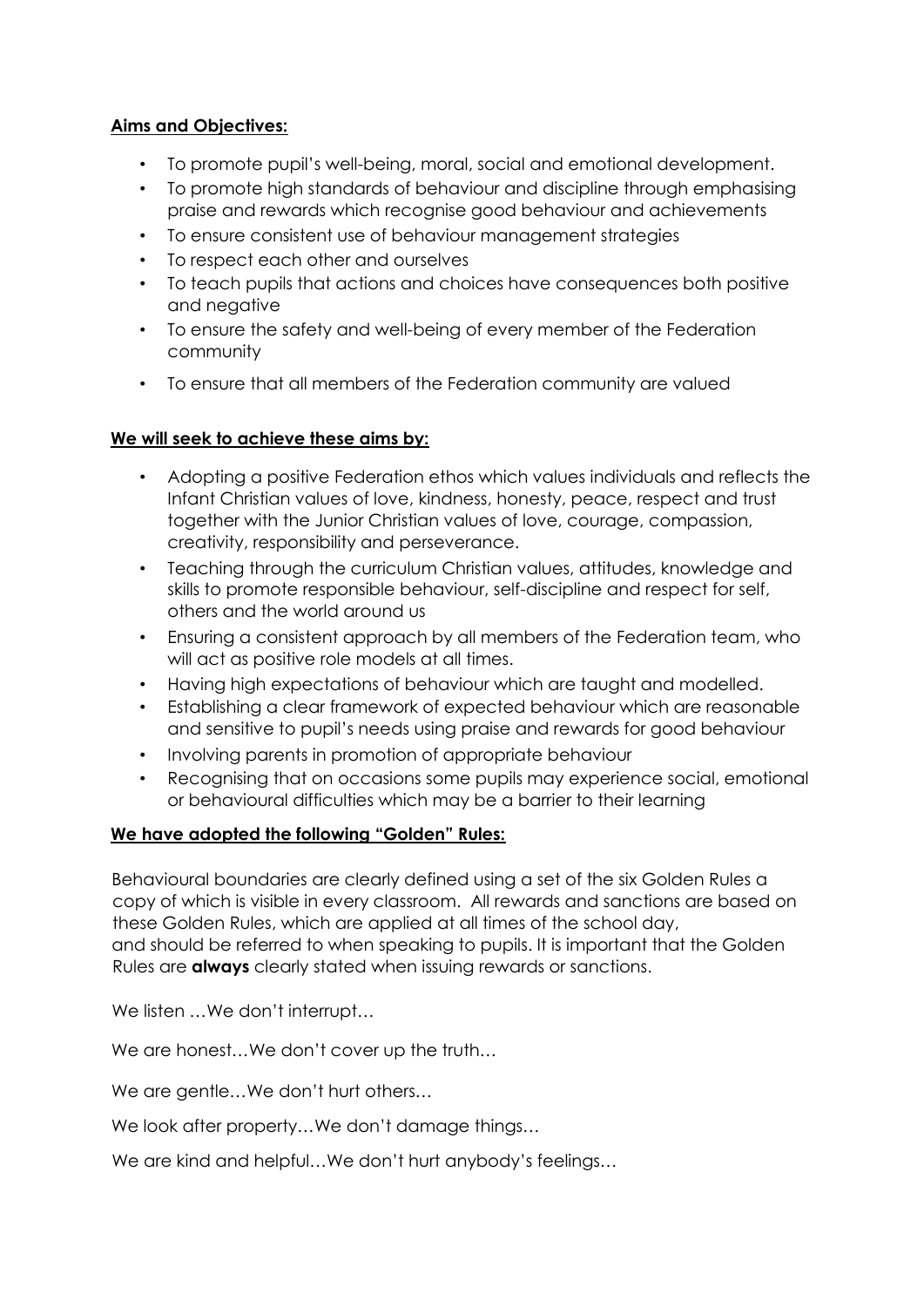We work hard…We don't waste time…

#### **Teaching good behaviour:**

Teachers discuss behavioural expectations with their classes at the beginning of each half term and more often if necessary. A Class Charter is established at the beginning of the year. The Golden Rules are taught, explained and modelled, revisited regularly and displayed in all classrooms.

Throughout each week, teachers will have a system for monitoring the behaviour of pupils in their class. General classroom management is at the discretion of the teacher and teachers are encouraged to use their own professional judgement with regards to the standards of behaviour that they set and expect for their pupils. These standards must correspond with the Golden Rules and Federation policy.

# **It is part of the professional duties of all staff to promote good behaviour for all pupils in each Academy at all times.**

# **All staff are expected to adhere to the Federation behaviour policy when dealing with pupils.**

For those pupils who are still learning how to be responsible for their behaviour and / or break any of the Golden Rules, the Federation has adopted the 'It's Good to be Green' card system in Reception, Key Stage 1 and Key Stage 2. Our Nursery pupils are supported to manage their behaviour using a more age-appropriate system.

The 'It's Good to be Green' scheme is an effective way of promoting positive behaviour, rewarding those pupils who consistently behave appropriately, and is a means of being able to track those pupils who find it harder to meet the Federation's behavioural expectations.

Every pupil starts their day on a positive note with a green card displayed in their pocket of the Class Chart. There is a system of warnings and consequences through the 'It's Good to be Green' scheme. These lead to sanctions that are made explicit and clear to everyone. The staff aim to make correction a positive experience where the appropriate behaviour is clearly stated and asked for. Pupils are challenged to reflect, consider and review their behaviour and consider our Christian Values. They will need to accept the consequences of not being responsible for their own behaviour.

Teachers should record at the end of the week whether or not pupils have received any yellow/red cards during that week using the 'It's Good to be Green' behaviour logs which would be completed by any individual issuing the consequence. All yellow and red cards given should be recorded using CPOMS by the class teacher on the 'It's Good to be Green' tab, with an ABC completed for each red card, to be scanned and added to CPOMS. Recording behaviour in this manner enables the Senior Leadership team to remain informed of patterns of behaviour and take appropriate steps to prevent further misconduct. All red cards will be followed up by an Assistant Principal or if the card has been issued to a child in Reception, the EYFS Phase Leader.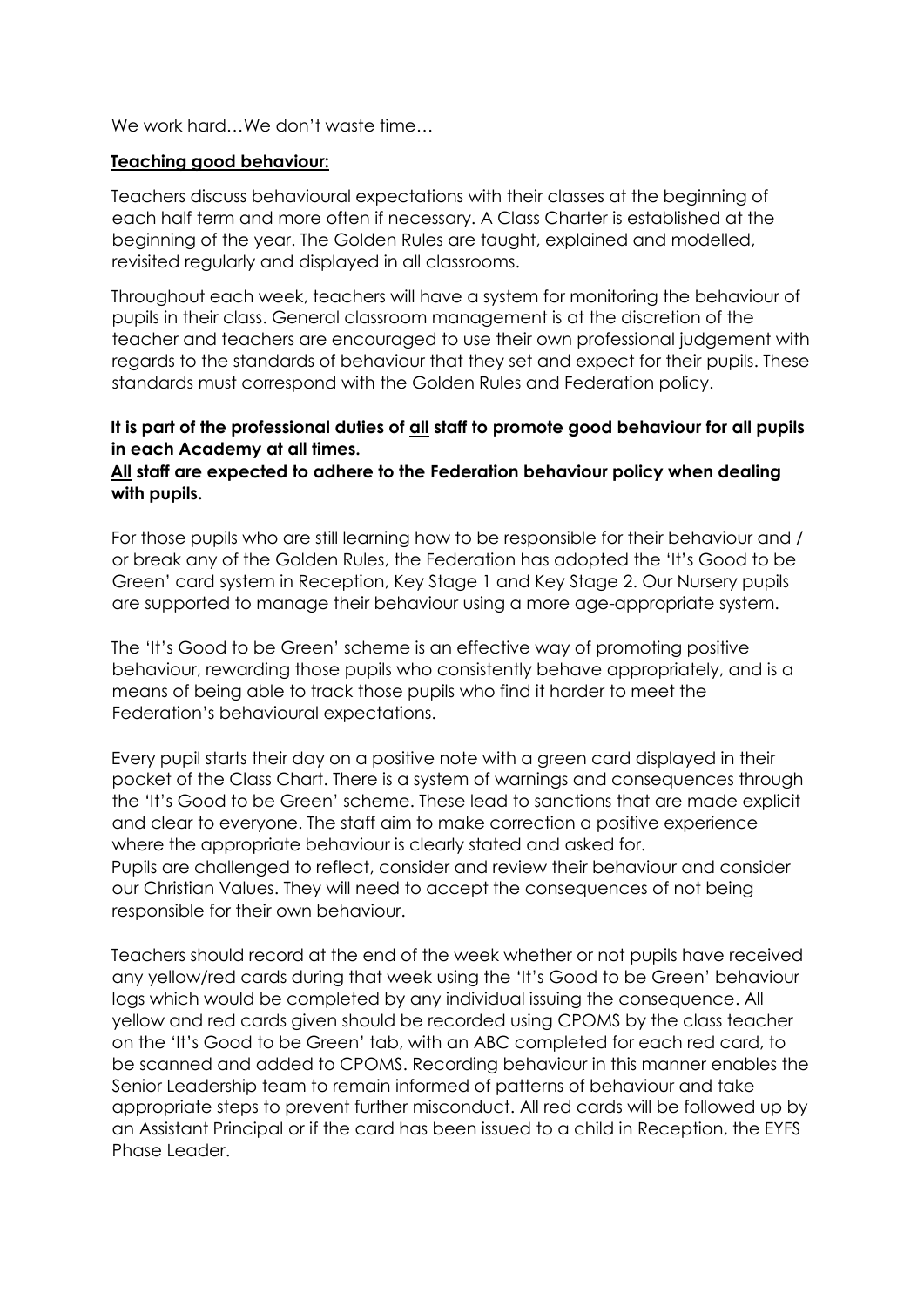We understand that for some pupils the whole school systems for managing behaviour and celebrating success will not be enough and in these cases a more individualised support package will be drawn up. This may include an individual behaviour plan.

Where pupils are having difficulty in behaving well their parents will be involved in the process early on – their support to any behavioural learning programmes is crucial.

#### **Actions to be taken following unacceptable behaviour:**

At The Whitchurch Church of England Federation, we believe that it is important to have consistency of approach when dealing with unacceptable behaviour. The exact measures taken following inappropriate or unacceptable behaviour cannot be listed in detail as each incident will be judged taking into account; the seriousness of the incident; whether it is an isolated incident and the previous behaviour of the pupil concerned.

#### **Yellow and Red Cards:**

When pupils have demonstrated unacceptable behaviour they will be issued with the appropriate card and this will be displayed on the classroom chart.

Examples of behaviour and suggested consequences are outlined below, however the delivery of a sanction is at the discretion of the teacher – remembering that poor behaviour should always be related to the Golden Rule that has been broken, and that Red Consequence cards are for more severe instances.

In Reception and Key Stage One, pupils who receive a Yellow Warning Card during the week will lose 5 minutes for each card that they have received, off Golden Time on Friday afternoons. Pupils who receive a Red Consequence Card during the week will miss all of the Golden Time (unless they are able to earn back some minutes – see below). Pupils missing Golden Time will sit at a table watching a sand timer until their allocated time is completed.

In Key Stage Two, pupils who receive a yellow or red card will receive an immediate consequence. A yellow card will mean moving to a quiet place within the classroom and a loss of 5 minutes from their next playtime. A red card will mean immediate removal from the classroom into a parallel class and a loss of 10 minutes from their next playtime.

It is important for the pupil to reflect on their actions at this stage therefore they will be asked to reflect on their behaviour, with a focus on both the Golden Rules and Christian values they have not demonstrated. This reflection time promotes the value of forgiveness and a fresh start- thus allowing teacher and pupil to move forward positively- but also underlines the importance of saying sorry, and actively showing repentance.

In some cases, pupils may be able to earn back their green card – for example focusing on their work within the lesson there has been a discretion and completing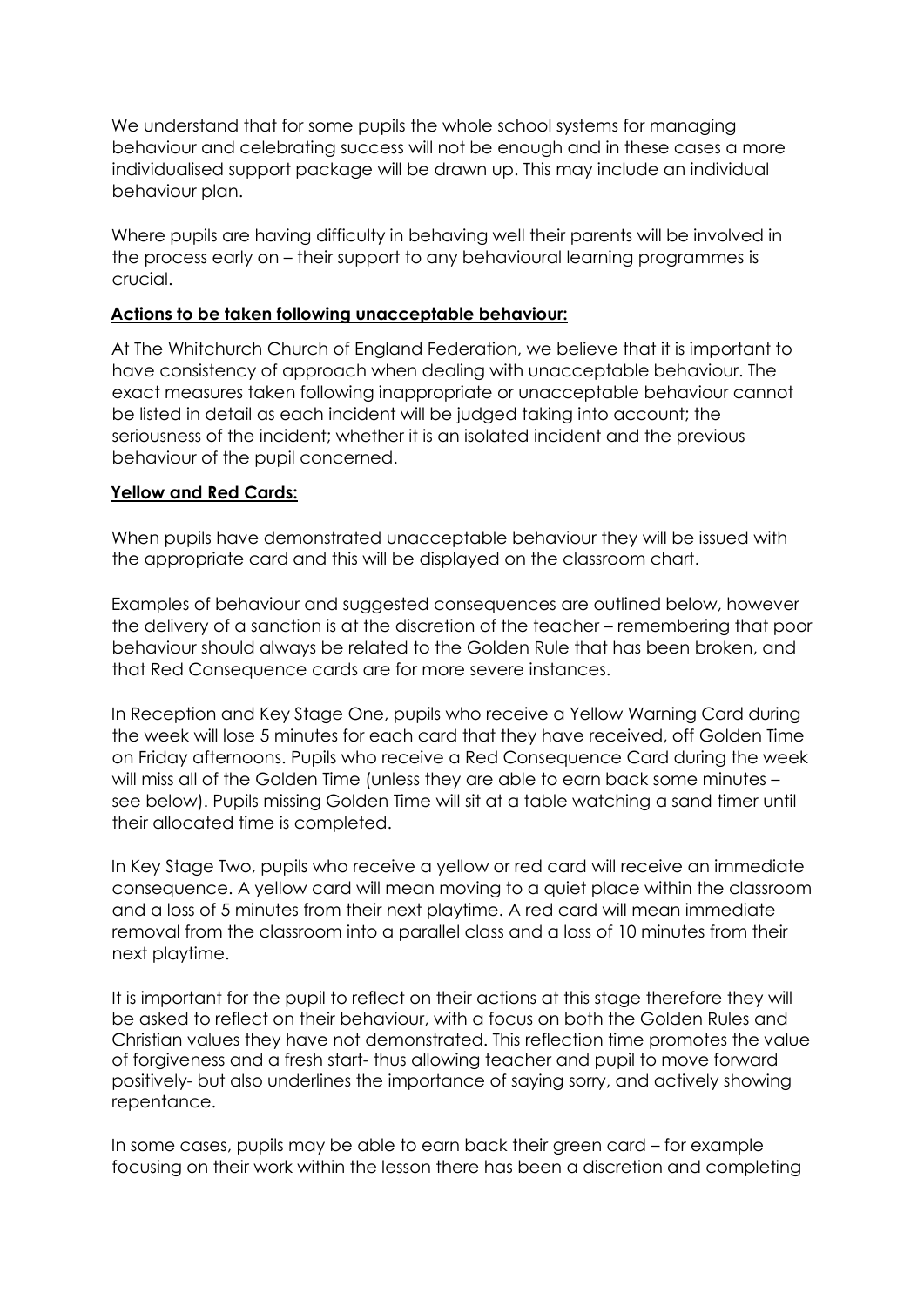it to an excellent standard. Where appropriate, pupils will be supported in 'putting it right' by way of an apology or an improvement in work. In some cases, additional restorative practices will be facilitated by learning mentors, teachers or SLT.

Below are some examples of behaviours that break the Golden Rules. The level one behaviours are low level behaviours, level two are an escalation in poor behaviour (mainly Yellow Warning Cards) and level three behaviours are at the end of the spectrum. (Red Consequence Card).

**Level Two**

Continuation of Level

One behaviours

rude/disrespectful

Answering back

Silly noises

Being

#### **Examples of Behaviour that Break the Golden Rules:**

## **Level One**

**Talking** 

Swinging on the chair

Shouting out

Out of seat

Distracting other pupils

Work avoidance e.g.

Fidgeting and fiddling

Being careless with

belongings

Not listening

sharpening pencils Teasing other pupils

> Poor attitude to work/refusal to complete the task

> > Disruption of the lesson/learning for others Not following

instructions

Use of inappropriate language

Inappropriate physical contact e.g. poking, flicking

Persistent rough play

# **Level Three**

Continuation of Level Two behaviours

Total refusal to complete work

Refusal to do as asked by a member of staff

Exiting the classroom

Leaving the school premises

Throwing equipment

Hurting another pupil or adult

Destroying the environment

Going under a table and refusing to come out

Defiant behaviour

## **Rewards:**

All pupils will be rewarded with Immediate positive feedback which may include stickers, a kind word or nonverbal communication.

Pupils, who have stayed 'Green' all week, will get a frog stamp in their planner so that parents are aware of their success.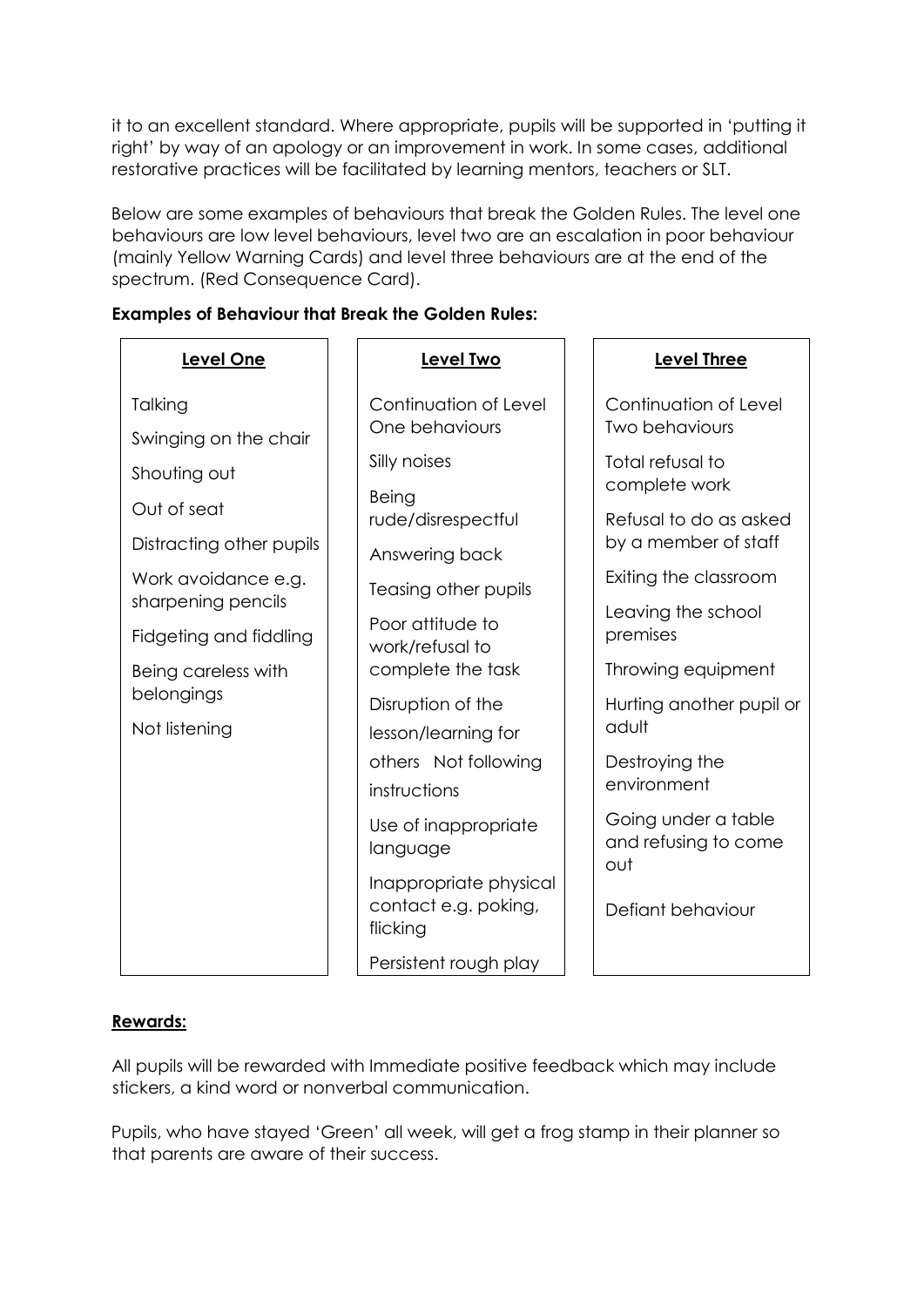# **Golden Time:**

In our Infant Academy, pupils, who have stayed 'green' all week, will be entitled to attend the class 'Golden Time' on Friday afternoon. Golden Time activities are set out at the beginning of the week with pupils choosing an activity on **Monday morning** and will be **teacher-led**. Note that Golden Time is expected to be supervised by class teachers and teaching assistants. In addition, the class with the highest percentage of pupils remaining green will be awarded with Frederick the Frog to keep in their classroom for the week. This will be presented during the Celebration Worship.

Across Key Stage Two the good behaviour of individuals will be rewarded on a daily basis with a House Point for every pupil who has remained on green all day. Every half term the whole class has the opportunity to earn a Golden Time curriculum afternoon selected by the pupils – for example an art, PE or ICT afternoon. This class reward will be awarded to classes in which at least 95% of the class have remained green over the half term. This is agreed in advance by the class and is referenced by the class teacher when managing behaviour encouraging class collaboration and reinforcing our Christian values.

# **Values in the Jar**

In the Infant Academy, as well as having in-class behaviour management systems, we use Values in the Jar as a reward based incentive for exemplary behaviour based on our Christian Values. Each class has a small jar in which coloured cubes are placed by the pupils for positive actions relating to our core values. This can be for any activity at any point in the day, as a way to encourage those that behave well and work hard consistently; those that often go unnoticed. During Celebration Worship, the class groups are invited to celebrate the Christian Values displayed during the week.

In the Junior Academy, pupils will have the opportunity to nominate their peers for acknowledgement in Celebration Worship. They will use a coloured slip to record a pupil's name and a deed that demonstrates a Christian Value. Slips will be collected by the Worship Council and names drawn and their actions celebrated.

# **House Points**

Pupils in the Junior Academy belong to one of four house teams - Cowell, Ibbotson, Riddell and Almond - with Year 6 House Captains. Each Friday in Celebration Worship, the house with the most house points for the week (awarded for good behaviour in addition to effort and attainment) is announced and each half term the house with the most house points is awarded with an extra playtime of fifteen minutes.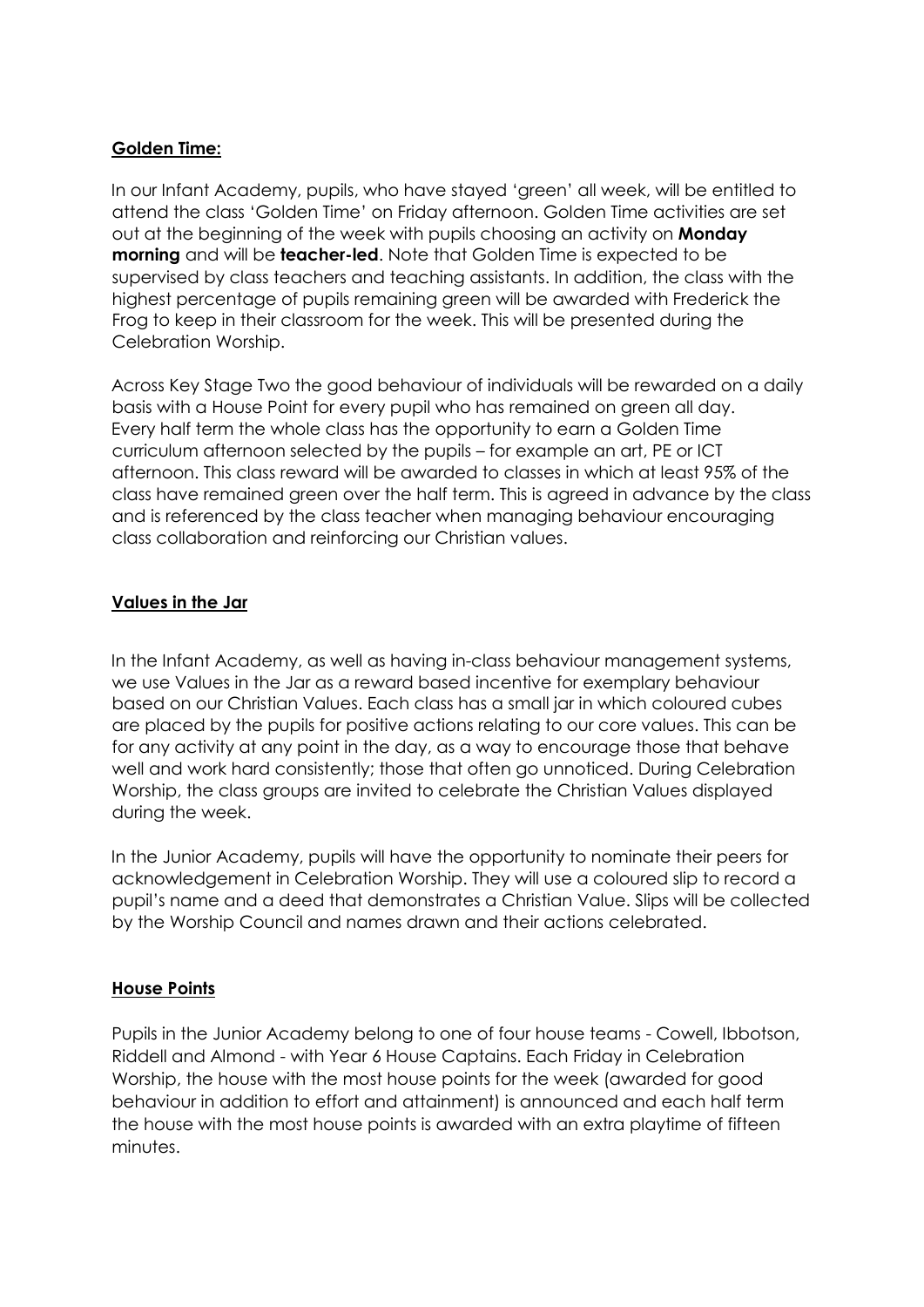# **Head of School's 'Star of the Week' Award**

Pupils who show exceptional behaviour / attitudes will receive a 'Star of the Week Award' certificate. The aim is to ensure every pupil will receive at least one nomination per year and ensures that every pupil has a chance to feel success. Each pupil receiving a Head of School's 'Star of the Week' Award nomination will be acknowledged and applauded in the Celebration Worship.

## **Earning Back Golden Time / Green Card:**

Teachers should offer pupils the opportunity to 'earn back' some lost Golden Time in order to help a pupil to understand how to correct misbehaviour. The contract should be at the teacher's discretion. Pupils can earn a maximum of half of the lost Golden Time back. See Appendix One.

## **'Beyond' Golden Time:**

Teachers should refer pupils who are not responding to the Federation's Behaviour Policy to the senior member of staff for their phase, where further appropriate action will be taken.

Pupils who regularly encounter difficulty in displaying good behaviour will be supported and counselled as to how their attitude and behaviour can improve. This will be done alongside working with parents (see below).

Other ways to support and deal with behaviour may include:

- Lost playtime
- Involvement of outside agencies such as Behaviour Support Team and/or the Psychology Service.
- Nurture Group Pupils that continually display poor decisions or poor social skills may be placed on a special nurture programme. This is designed to support the pupil's understanding of appropriate behaviour and the beneficial consequences of behaving this way. Parents will be involved in any referral to a nurture group, a key member of staff will liaise with parents and keep them informed the progress their pupil is making and any positive impact on behaviour. The SENDCO will monitor the progress of specific pupils and refer to any outside agency if necessary.
- A behaviour plan will be drawn up in association with the SENDCO and parents.
- The withdrawal of privileges
- Exclusion at lunch time
- Implementation of LA quidelines on temporary or permanent exclusion see Exclusion Policy.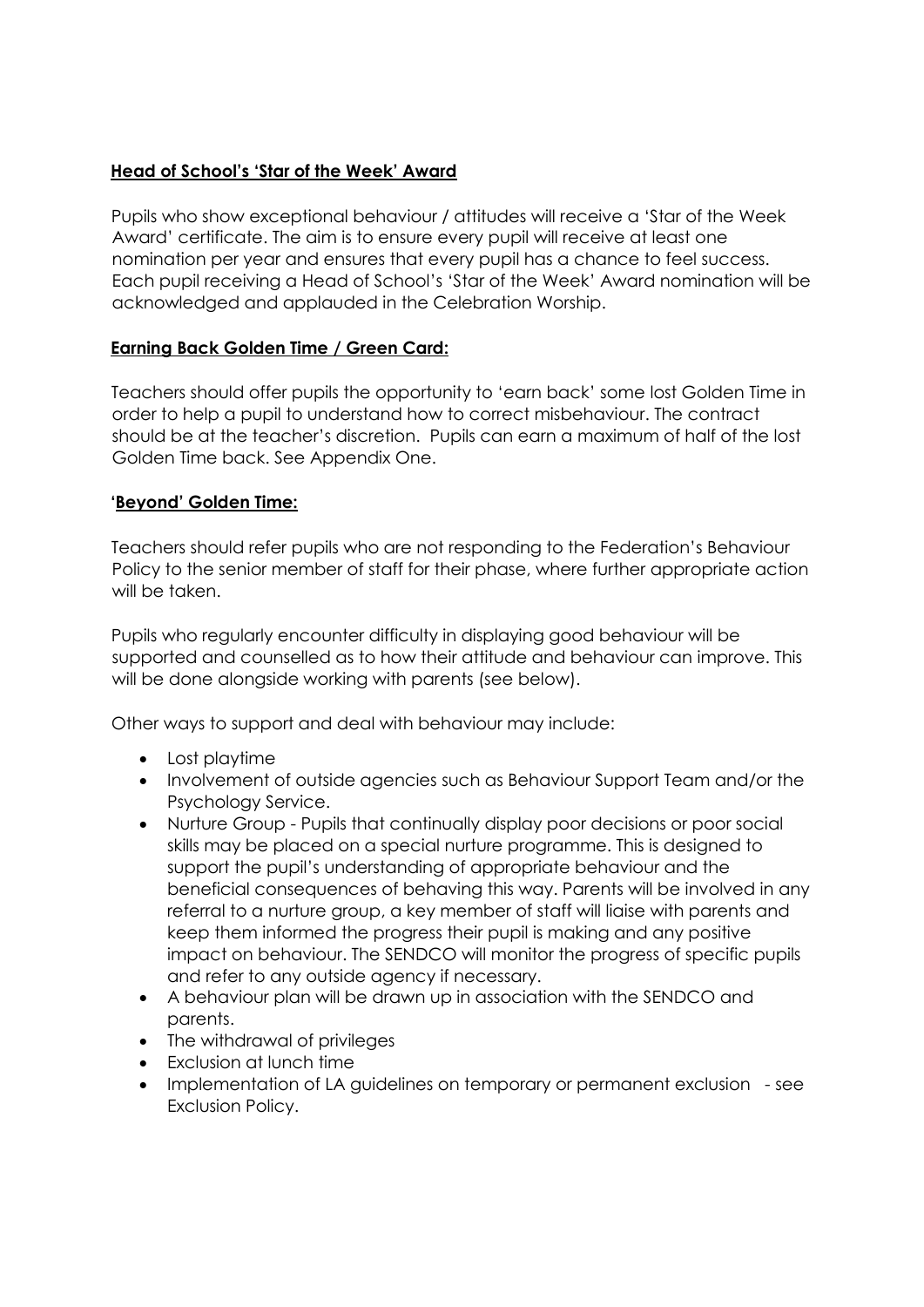## **The use of force to control or restrain pupils:**

There are rare occasions when a member of staff may have to use reasonable force to protect pupils from injuring themselves, others or causing damage to property. Teachers have statutory authority to discipline pupils whose behaviour is unacceptable, who break the school rules or who fail to follow a reasonable instruction (Section 90 and 91 of the Education and Inspections Act 2006). If such a situation arises the Head of School will record the details and inform the parents. In using reasonable force, the staff should never give the impression that they are acting out of anger, frustration or to punish the pupil. Specific guidelines have been approved by Governors – see our Positive Handling policy. Reference should also be made to "Ensuring Good Behaviour in Schools" (DfE, 2012). This advice summarises the legal powers and duties that govern behaviour and attendance in school and explains how they apply to teachers, governing bodies, pupils and parents.

#### **Working with Parents:**

Staff will always work in good faith when approaching parents to discuss concerns about a pupil's behaviour, and all actions taken will be under the remit of this policy.

We take the view that good behaviour from pupils is the product of a successful working relationship between school and the home, and to this end we will always seek to maintain clear lines of communication with parents in order to ensure that the behaviour of our pupils meets the standards that we expect. Correspondingly, we ask that parents will also keep the school informed of any factors outside of the school day that may be affecting their pupil's behaviour. This is important, as it will enable us to keep an eye on any pupil who might struggle to behave to the required standard and, if necessary, make appropriate adjustments to their school routine. Such an adjustment might include alternative arrangements being made at lunchtime, for example.

Any instances of unacceptable behaviour that result in the issuing of a Red Consequence Card will always be communicated to parents by the class teacher, either in person at the end of the school day or, if that is not possible, by a telephone call. Also, parents who wish to enquire about their pupil's behaviour in school are welcome to make an appointment in order to come in for an update. In most cases the best person to contact will be the class teacher, as this will be the person who is responsible for supervising the pupil on a day-to-day basis, and will also be the member of staff best placed to discuss concerns with parents. It is anticipated that the vast majority of enquiries about behaviour will be swiftly resolved in this manner.

Where inappropriate behaviour persists over time without the desired changes taking place, despite the use of the sanctions described above, it may be necessary for the academy to request that parents come in for a regular timetabled meeting at set points during the week in order for a report to be given about their pupil's conduct. This may take the form of a discussion (with or without the pupil present), and may also involve the use of a home/school diary in order for parents and staff to track and record behaviour over time.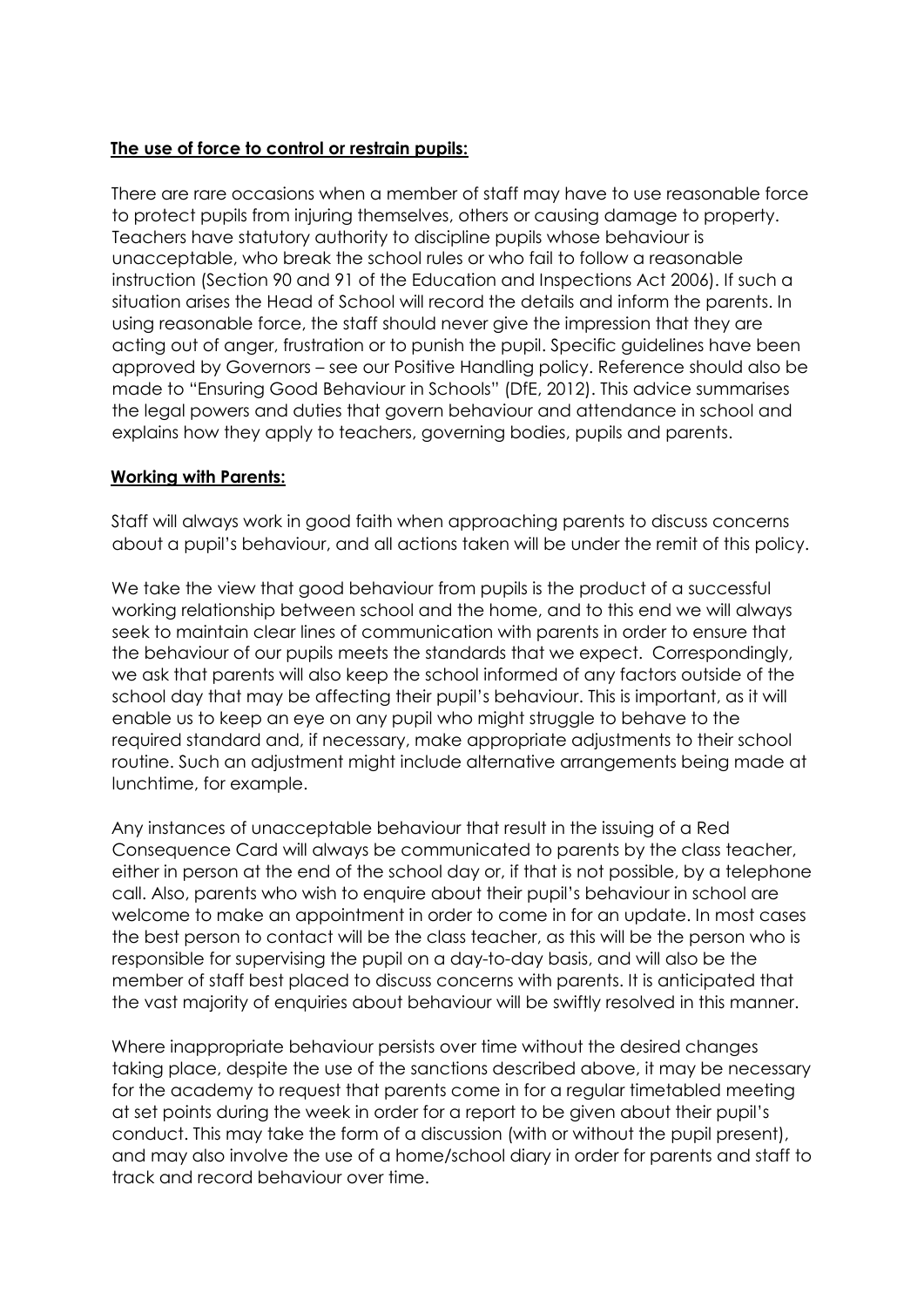It will not normally be the case that a serious behavioural incident takes place during the school day that the academy remains unaware of. However, it is accepted that sometimes pupils can withhold from informing staff about behaviour during the day that has affected them and may instead disclose to their parents after the school day has ended. Concerns about more serious episodes of behaviour that parents may wish to make the school aware of can be made directly to a member of the Senior Leadership Team.

# **Record Keeping:**

Staff keep up-to-date records of behaviour, including the issuing of yellow and red cards, on a daily log sheet and record these instances under the 'It's Good to be Green' tab on CPOMS. Instances of serious violations of the Federation Behaviour policy are recorded in more detail for possible future reference. Pupil's names are held confidentially. Parents may request access to any record that contains information about their child's behaviour and this will normally be available within 24 hours, as references to the names of other pupils will first have to be deleted. Where requests are made for access to detailed records that cover a longer period of time then further notice may need to be given.

Daily log sheets described above will not be transferred to other schools/academies. However, general behaviour and attitudes towards learning in school are discussed informally as part of normal transition arrangements.

## **Pupil Support Systems:**

All pupils are encouraged to talk to staff about any concerns they may have. Any concerns are recorded using CPOMS (Child Protection Online Monitoring System) and are dealt with in line with the Academy Safeguarding and Child Protection Policy.

Weekly PSHE lessons are an opportunity for the class to discuss any concerns with their class teacher.

Each class also has a 'School Councillor' who are elected and voted for by their fellow pupils, highlighting the importance of democracy, even within school life. These pupils are seen as key leaders in the Academy and can offer advice or help to pupils on any issues involving school.

## **Bullying**

Bullying is when the same student is repeatedly and deliberately harmed. The victim finds it difficult to defend him or herself against the perpetrator/s. The victim is the same student who is subjected over and over again to mean and hurtful actions by others.

'Bullying is behaviour by an individual or group, usually repeated over time that intentionally hurts another individual or group either physically or emotionally'

(Preventing and Tackling Bullying, Advice for School Leaders, Staff and Governing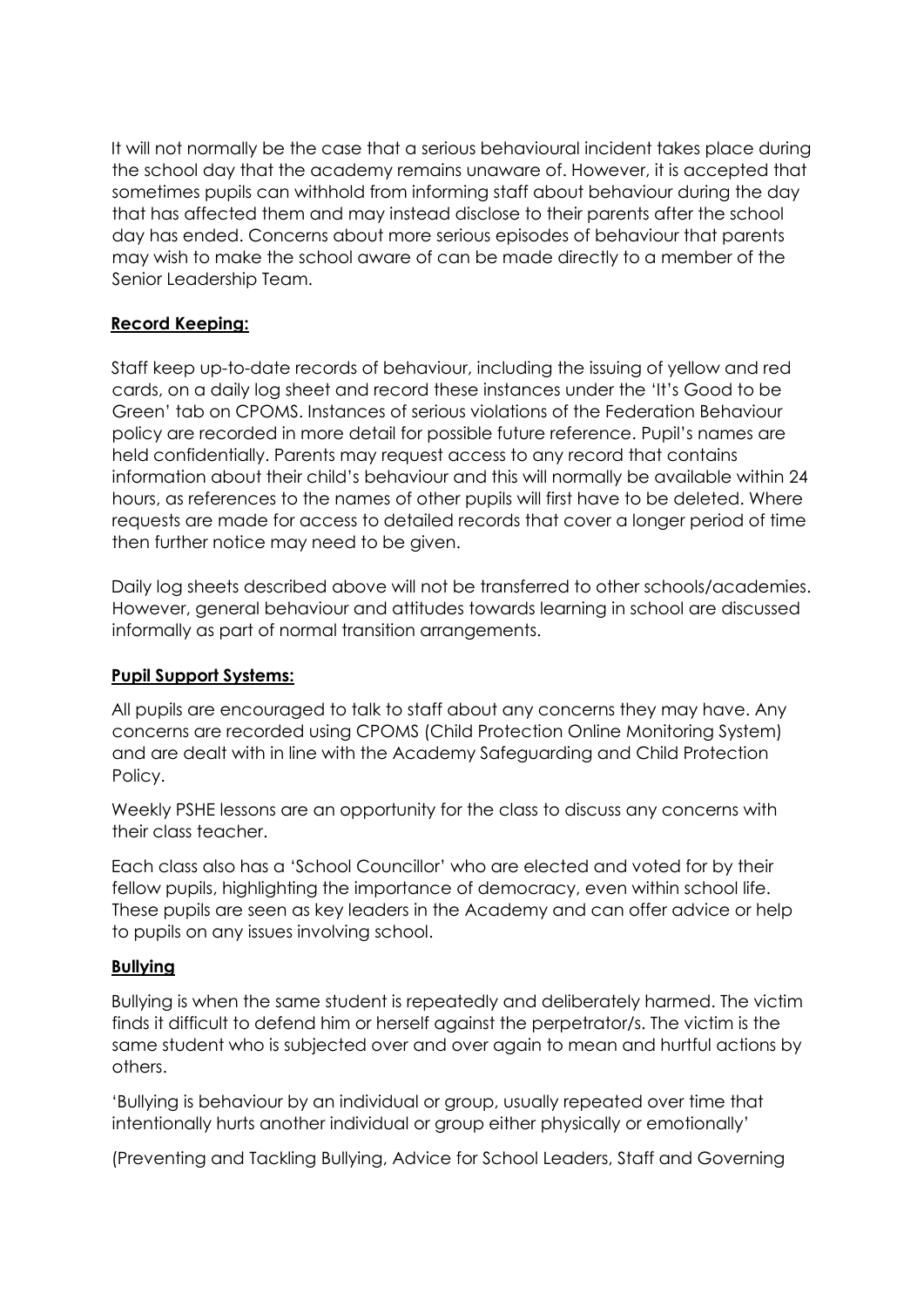Bodies, 2011, Department for Education).

Bullying will not be accepted or condoned.

All forms of bullying will be addressed.

Further information is available in our Anti-Bullying Policy.

# **Radicalisation**

Use of inappropriate language, possession of violent extremist literature, behavioural changes, the expression of extremist views, advocating violent actions and means, association with known extremists, seeking to recruit others. All staff in the Federation have received PREVENT training to identify early signs of radicalisation. Staff are also aware that any extreme behaviour, language or incidents related to radicalisation will be reported to the PREVENT team and investigated further. See Safeguarding and Child Protection Policy and Preventing Extremism and Radicalisation Policy.

# **Pupil Transition**

Opportunities are provided for smooth transition at all transition points whether they are between Key Stages or year groups. These include moderation meetings, transition days and members of staff from secondary schools coming to talk with pupils and/or teach lessons, as well as visits/lessons/activities to the secondary schools. We work closely with secondary schools in order to aid transition from Year 6 to Year 7. This includes Transition Projects and meetings between Year 6 staff, Heads of Year 7, Form Tutors and Year 7 teachers.

## **Staff development and support**

Students and new members of staff all receive an induction session and are given a copy of the Academy Staff Handbook (updated annually), Health and Safety Information Guidelines and Safeguarding Guidelines. Staff, students and volunteers are made aware of all school policies, which are all available on the school website and are also on the school common drive (accessed by staff). Regular professional development activities are available for all staff members to support their practice in relation to this policy.

## **Screening, Searching and Confiscation**

The DfE has published 'Screening, Searching and Confiscation' guidance (2018) which the Academy will refer to if a pupil or group of pupils are suspected of being in possession of banned items or stolen goods. In a rapidly changing environment, it is not possible to have an exhaustive list of banned items but we will communicate regularly with parents on this issue. However, we can be clear that alcohol, drugs, cigarettes, inappropriate images, stolen items, fireworks, knives and other offensive weapons\* are prohibited. The Academy is not required to inform parents before a search takes place and does not need to seek consent. Academy staff can seize any prohibited item found as a result of a search. We can also seize any item we consider harmful or detrimental to Academy discipline.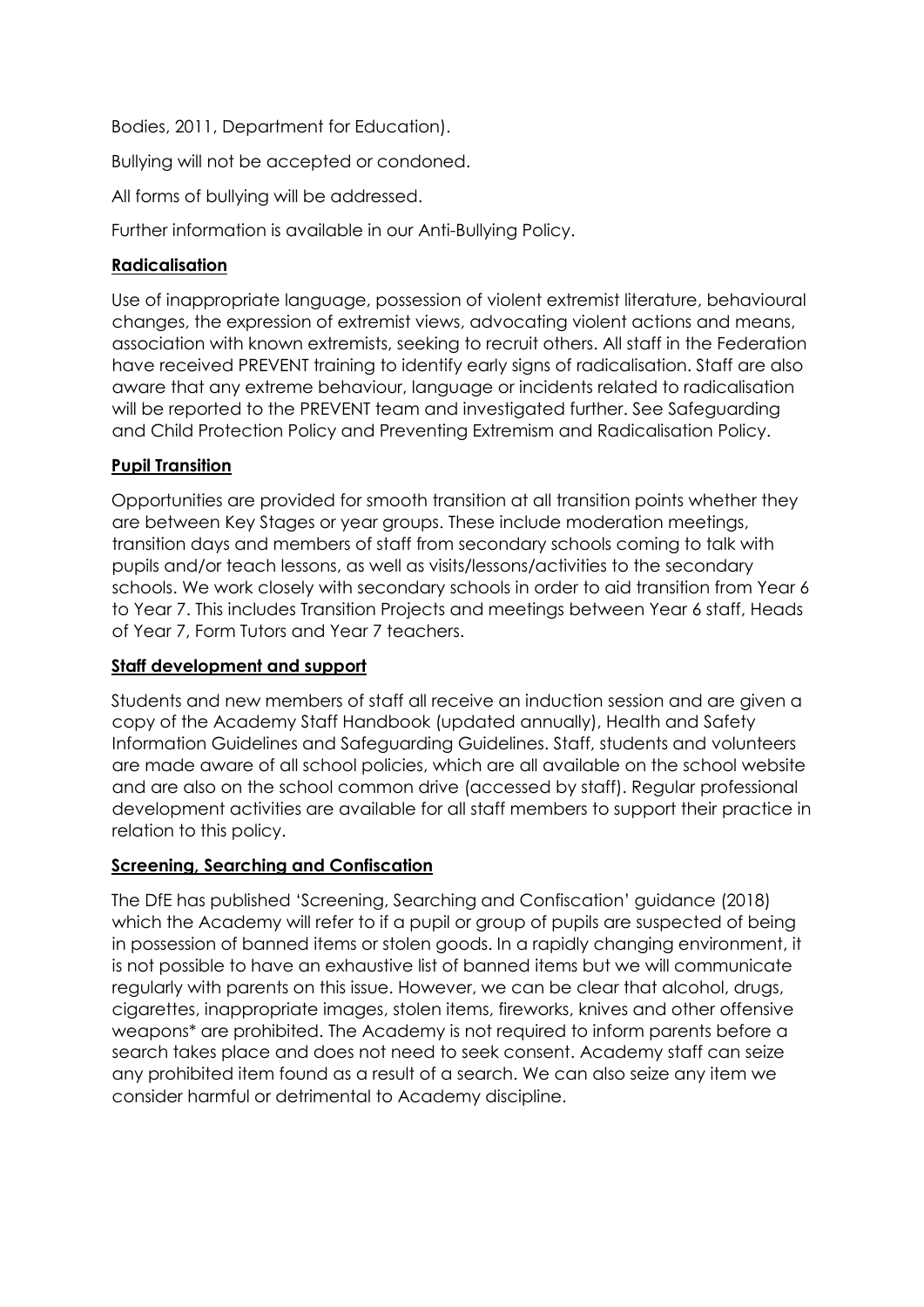# **Outside of school**

Teachers have a statutory power to discipline pupils for misbehaving outside of the school premises. Section 89(5) of the Education and Inspections Act 2006 gives head teachers/principals a specific statutory power to regulate pupils' behaviour in these circumstances 'to such an extent as is reasonable.' Where non-criminal negative behaviour and bullying occurs anywhere off the Academy premises and is witnessed by a staff member or reported to the Academy, the Head of School will consider what the appropriate sanction should be.

\* An 'Offensive Weapon' is defined as "any article made or adapted for use to causing injury to a person, or intended by the person having it with him for such use". (S1 Prevention of Crime Act 1953).

#### **Review:**

This policy will be reviewed every three years.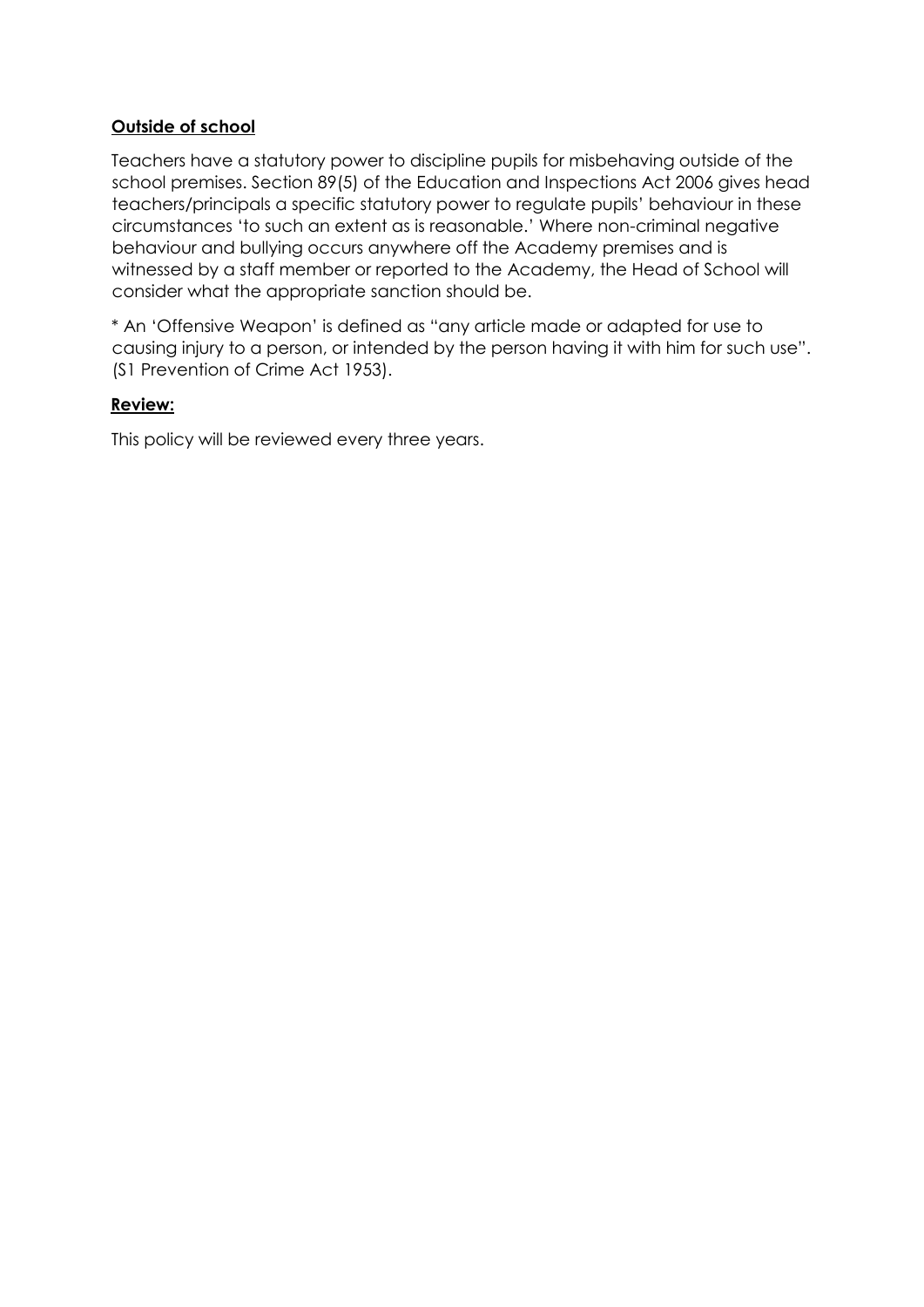# **Appendix 1 - WIA**

**Flowchart modelling procedure for Golden Time.**